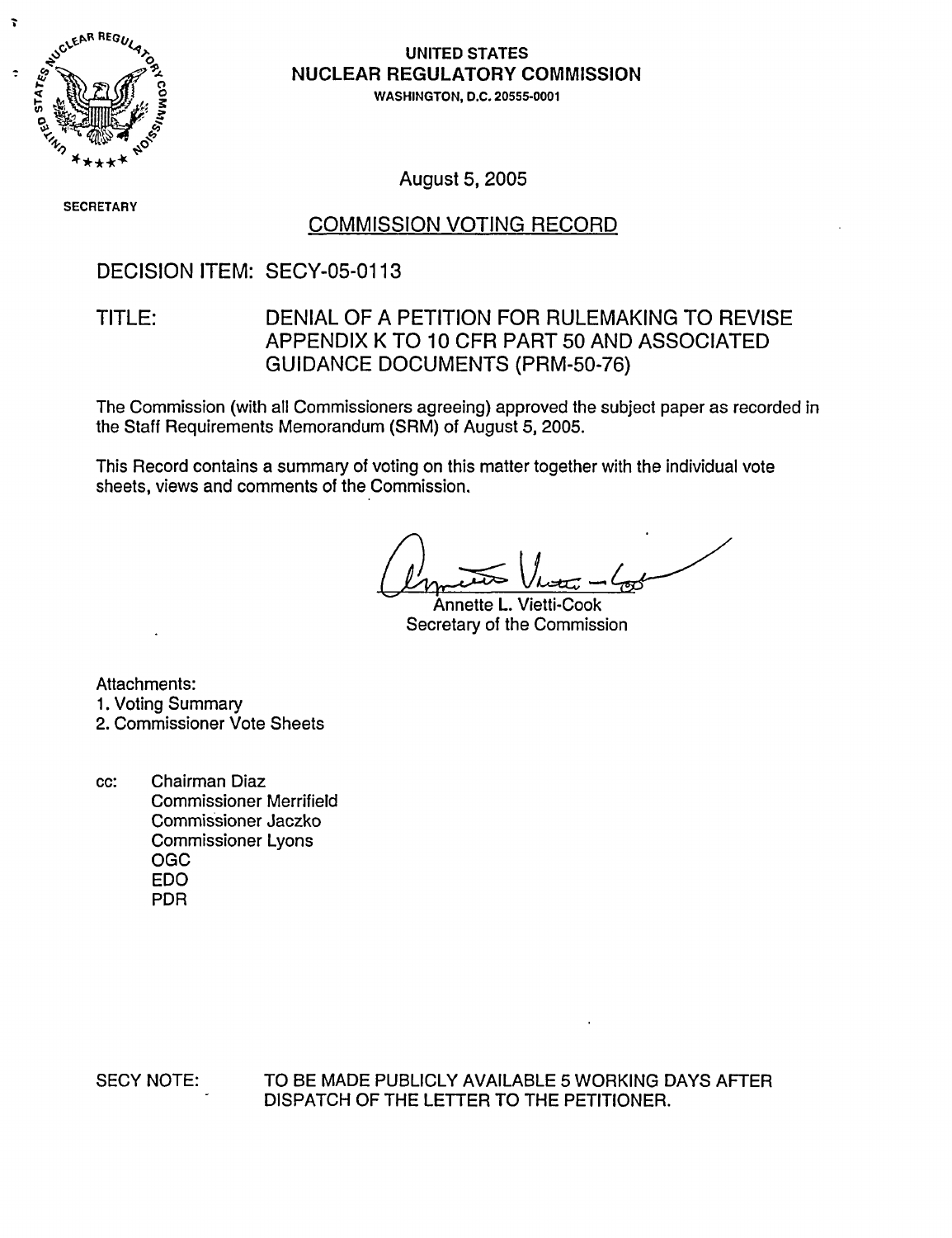## VOTING SUMMARY - SECY-05-0113

 $\tilde{\mathbf{v}}$ 

 $\ddot{\phantom{a}}$ 

## RECORDED VOTES

|                                    |              | <b>NOT</b><br>APRVD DISAPRVD ABSTAIN PARTICIP COMMENTS |              | <b>DATE</b> |
|------------------------------------|--------------|--------------------------------------------------------|--------------|-------------|
| CHRM. DIAZ                         | X            |                                                        | $\mathsf{X}$ | 7/28/05     |
| COMR. MERRIFIELD X                 |              |                                                        | $\mathsf{X}$ | 7/19/05     |
| COMR. JACZKO                       | $\mathsf{X}$ |                                                        | X.           | 8/2/05      |
| <b>COMR. LYONS</b><br>$\mathbf{v}$ | $\mathsf{X}$ |                                                        | $\mathsf{X}$ | 7/22/05     |

# COMMENT RESOLUTION

In their vote sheets, all Commissioners approved the staff's recommendation and provided some additional comments. Subsequently, the comments of the Commission were incorporated into the guidance to staff as reflected in the SRM issued on August 5, 2005.

SECY NOTE: TO BE MADE PUBLICLY AVAILABLE 5 WORKING DAYS AFTER DISPATCH OF THE LETTER TO THE PETITIONER.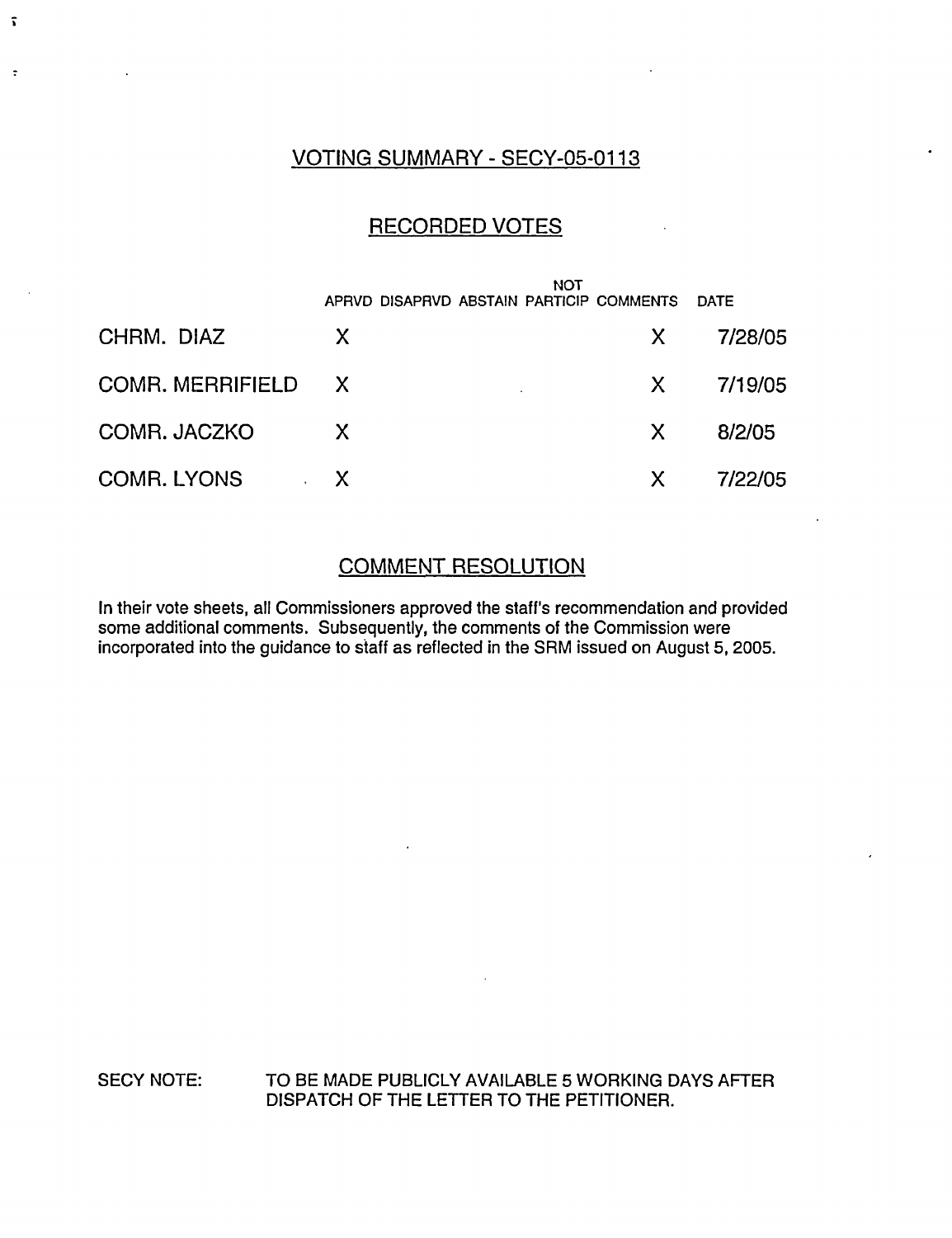## RESPONSE SHEET

Annette Vietti-Cook, Secretary TO:

CHAIRMAN DIAZ FROM:

SUBJECT: SECY-05-0113 - DENIAL OF A PETITION FOR RULEMAKING TO REVISE APPENDIX K TO 10 CFR PART 50 AND ASSOCIATED GUIDANCE DOCUMENTS (PRM-50-76)

w/comments and edits Approved <sub>xx 1</sub>, Disapproved \_\_\_\_\_\_\_\_ Abstain Not Participating

COMMENTS:

 $\ddot{\mathbf{r}}$ 

 $\ddot{\cdot}$ 

See attached.

SIGNATURE

 $But 38,05$ 

Entered on "STARS" Yes  $\sqrt{\ }$  No \_\_\_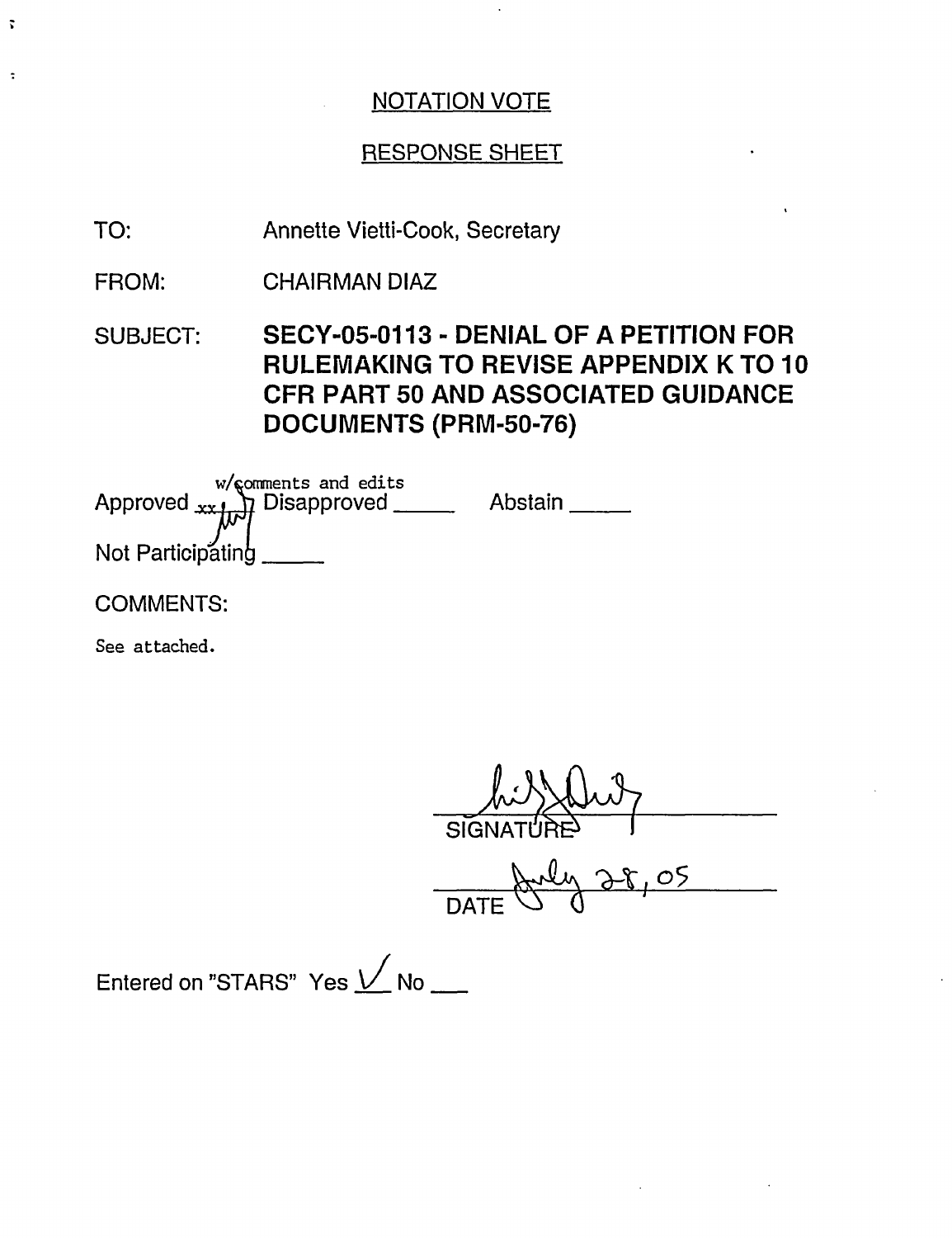#### Chairman Diaz' Comments on SECY-05-0113

 $\ddot{\phantom{a}}$ 

I approve the staff's recommendation in SECY-05-0113 to deny the petition for rulemaking, PRM-50-76, that requested the agency to revise the metal-water oxidation criteria in Appendix K to 10 CFR Part 50 and Regulatory Guide 1.157. After careful review of the staff's proposal, I agree that the existing requirements and guidance are adequate to ensure that LOCA analyses are either conservative or realistic, depending on the 10 CFR 50.46 option a licensee chooses. However, I found the proposed Federal Register notice hard to follow. In addition, I believe that some of the discussion in the notice is not clearly linked to the petition or the agency's decision on the petition. In this regard, I support the comments provided by Commissioner Lyons and believe that addressing his comments would improve the Federal Register notice and the letter. Therefore, I approve publication of the Federal Register Notice subject to the attached edits and subject to the staff addressing the comments provided in Commissioner Lyons' vote.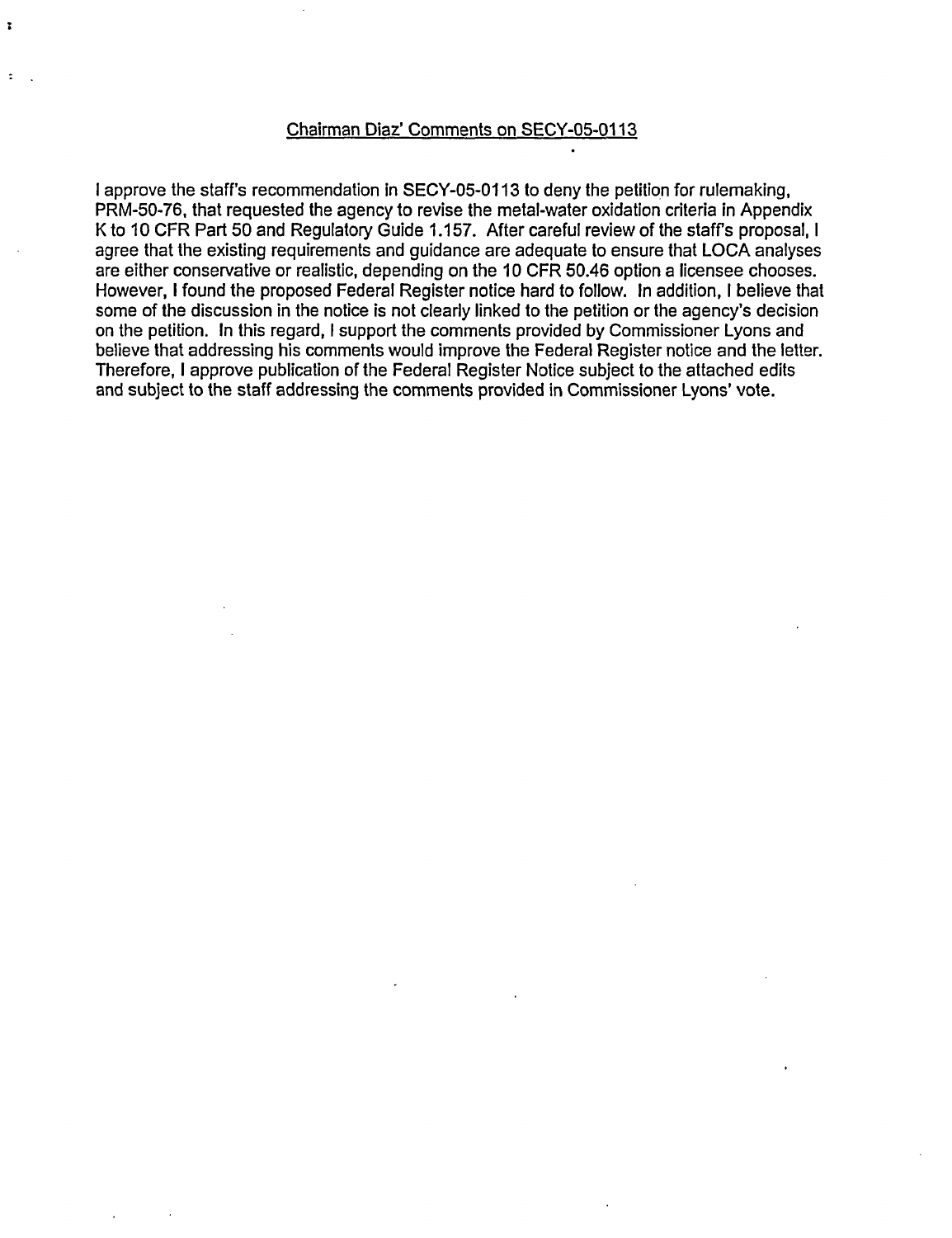#### NUCLEAR REGULATORY COMMISSION

#### 10 CFR Part 50

[Docket No. PRM-50-76]

#### Robert H. Leyse; Denial of Petition for Rulemaking

AGENCY: Nuclear Regulatory Commission

ACTION: Petition for Rulemaking; Denial

SUMMARY: The Nuclear Regulatory Commission (NRC) is denying a petition for rulemaking submitted by Mr. Robert H. Leyse (PRM-50-76). The petitioner request  $\mu$  that the NRC's regulations concerning the specified evaluation models for emergency core cooling systems (ECCS) and associated guidance documents be amended. The petitioner asserts that amendments are necessary to correct technical deficiencies in the<sub>x</sub>calculation of metal-water oxidation. The petitioner states that the calculation doos not consider the complex thermalhydraulic conditions present during a loss-of-coolant accident (LOCA), including the potential for very high fluid temperature. The Commission is denying Mr. Leyse's petition for rulemaking (PRM-50-76). None of the specific technical issues raised by the petitioner have shown safetysignificant deficiencies in the research, calculation methods, or data used to support ECCS performance evaluations. NRC's technical safety analysis demonstrates that current procedures for evaluating ECCS performance are based on sound science and that no amendments to the NRC's regulations and guidance documents are necessary. ADDRESSES: The NRC is making the documents identified in the table below available to interested persons through several means. Publicly available documents related to this petition,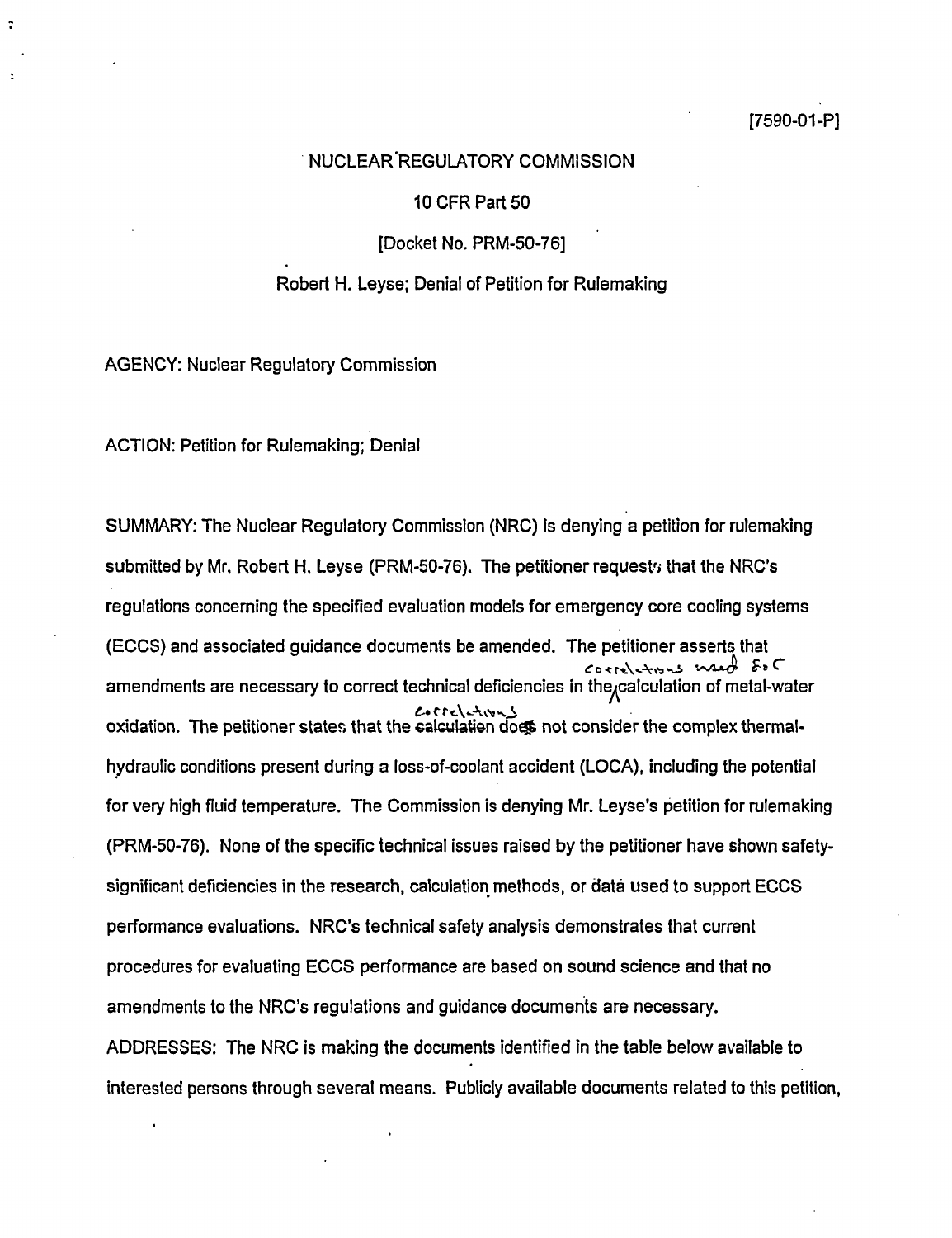#### Issue 1: Amendinq Appendix K to Part 50

The petitioner describes at length alleged technical deficiencies in Appendix K Section L.A.5, "Metal-Water Reaction Rate." The petitioner claims that Section I.A.5 does not accurately describe the extent of zirconium-water reactions that may occur during a LOCA. The petitioner states that the Baker-Just equation, which is used to calculate the metal-water reaction in includ میں مسیم د*ال مصبوط الحادة*<br>assessing ECCS performance, does not <del>allew</del> for the complex thermal-hydraulic conditions during a LOCA, including the potential for very.high bulk fluid temperatures within the cooling channels of the zirconium-clad fuel elements.

The petitioner cites the abstract of ANL-6548 and disputes the conclusions based on esterthat the petitioner's opinion do not accurately reflect the conditions present during a LOCA. The petitioner makes the following points to support his views:

- The bulk water temperature was no greater than 315 °C (599 °F).
- The volume of water within the test apparatus was substantially greater than the volume of zirconium specimens, creating a vastly greater capacity to cool the heated zirconium particles of the Baker and Just experiment than would exist under LOCA conditions.
- Zirconium specimens were exposed to water only, while LOCA conditions include steam and nonequilibrium water-steam mixtures that reached higher bulk fluid temperatures.
- \* A footnote in ANL-6548 states: This discussion is of a preliminary nature: work in this area is continuing." Based on this footnote, the petitioner concludes that it is not appropriate to apply the Baker-Just equation as prescribed in Appendix K Section I.A.5 for the calculation of energy release rates, hydrogen generation, and cladding oxidation from the metal-water reaction.

#### Issue 2: Amendinq Reaulatorv Guide 1.157

The petitioner states that RG 1.157, which allows use of data from NUREG-17 for calculating energy release rates, hydrogen generation, and cladding oxidation for cladding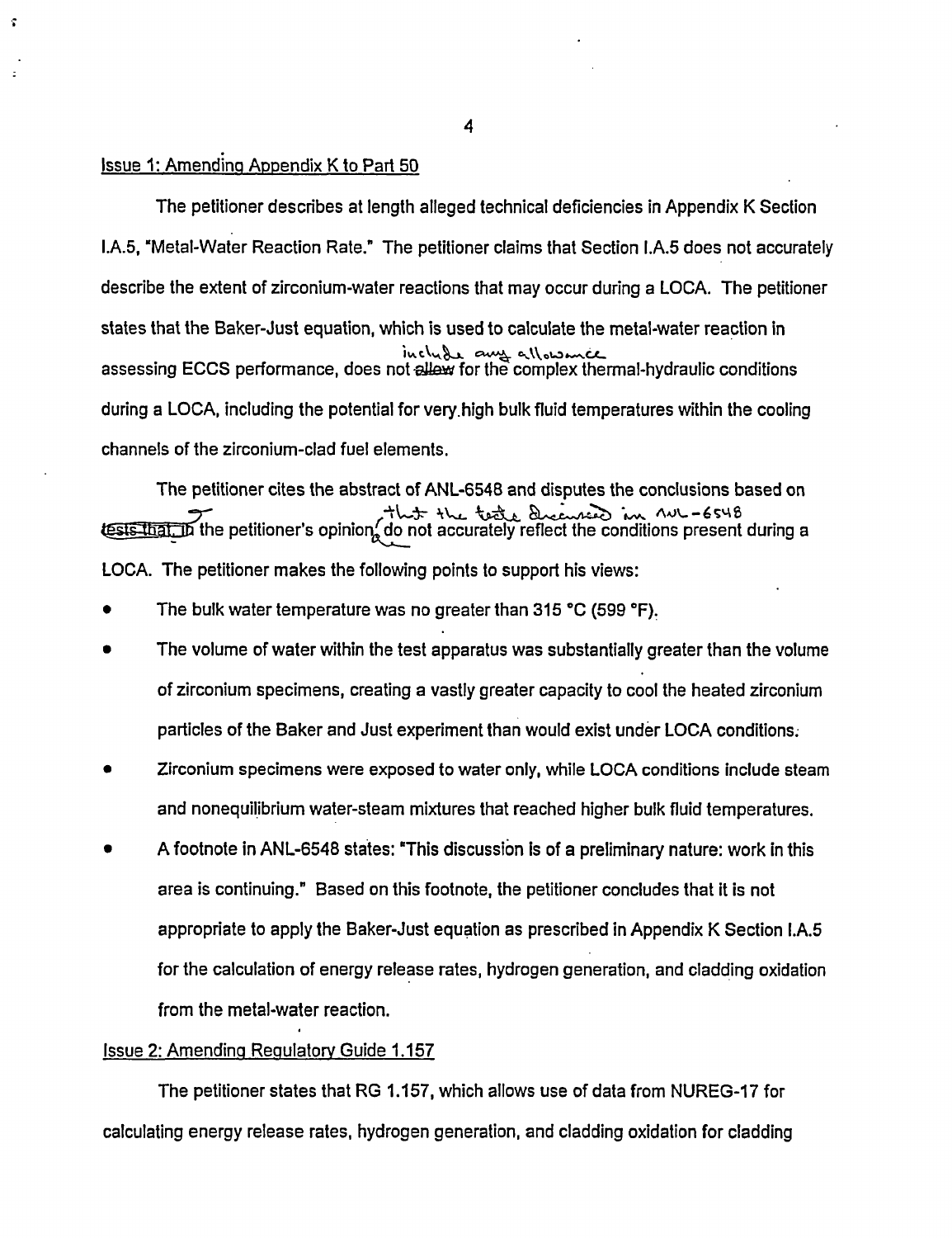temperatures greater than 1900 °F, results in flawed ECCS performance evaluations. The petitioner claims the NUREG-17 data is based on very limited test conditions and consequently the results should not be used for evaluating LOCA conditions.

In support of this contention, the petitioner describes the following test conditions:

- Zircaloy-4 specimens exposed only to steam, rather than fluid conditions as present in a LOCA.
- No documented heat transfer from the Zircaloy surface to the slow-flowing steam.
- Small-scale laboratory testing without conditions typical of the complex thermalhydraulic conditions that prevail during a LOCA.
- An unexplained shift from the MaxiZWOK (testing apparatus for investigations in the temperature range 1652 °F to 1832 °F) to the MiniZWOK (a different testing apparatus for investigations in the temperature range 1832 °F to 2734 °F).

 $inc(u)$  c a statement that The petitioner believes that the investigators' conclusions werlook very substantially greater mass transfer coefficients that accompany the so-called appropriate heat transfer coefficients." The petitioner concludes that 'it is those very substantially greater mass transfer coefficients that led to the temperature overshoot of the MaxiZWOK test at 1832 °F, and that would have led to very substantially greater temperature overshoots and likely destruction of the Zircaloy tubing if MaxiZWOK had been operated over the temperature range of the MiniZWOK runs."

The petitioner contends that the NUREG-17 investigators do not warrant their work, and specifically assume no responsibility for the accuracy of their work, and therefore, that NUREG-17 is not applicable to the regulation of nuclear power reactors in the United States of America. To support this contention, the petitioner cites the following statement on the introductory page of NUREG-17:

5

 $\ddot{\phantom{a}}$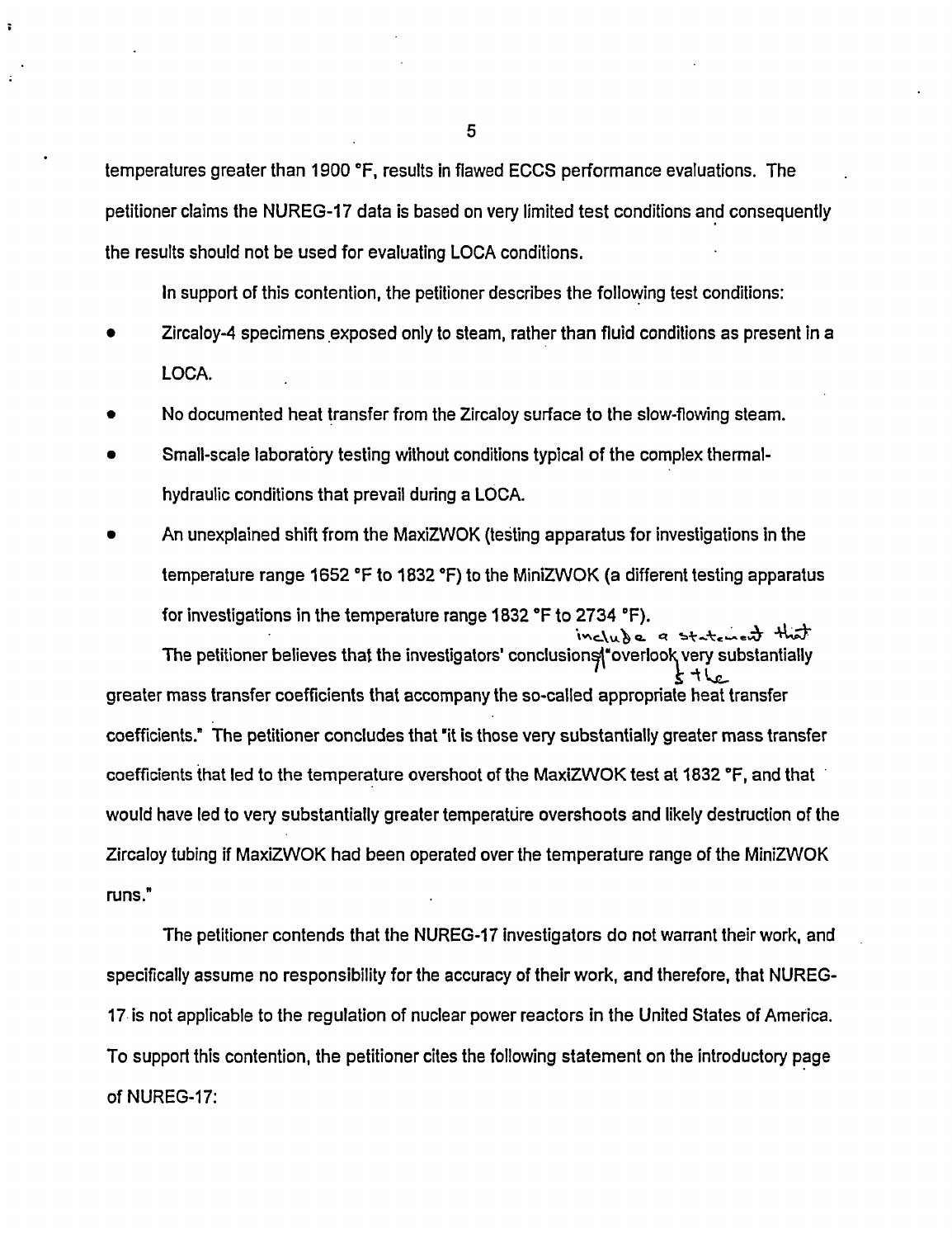#### NRC Requirements for ECCS Evaluations

Section 50.46 specifies the performance criteria against which the ECCS must be evaluated. The criteria include the maximum peak cladding temperature, the maximum cladding oxidation thickness, the maximum total hydrogen generation, and requirements to assure a coolable core geometry and abundant long-term cooling. This regulation also states that  $\sqrt{\frac{c_1}{c_2}}$  for  $\sqrt{\frac{c_1}{c_2}}$  cooling performance following postulated LOCAs must be calculated in accordance with either a realistic (also called a best-estimate) evaluation model that accounts for uncertainty or a conservative evaluation model that conforms with the required features of Appendix K to 10 CFR Part 50. If a licensee elects to calculate ECCS performance using an Appendix K evaluation model, then one important feature of that model is the way the metalwater reaction is calculated. For this calculation, Appendix K prescribes the use of the Baker-Just equation from ANL report ANL-6548 (L. Baker, L.C. Just, "Studies of Metal Water Reactions at High Temperatures, Ill. Experimental and Theoretical Studies of the Zirconium-Water Reaction" May 1962). The metal-water reaction, which is predicted to occur during the LOCA and which is calculated using the Baker-Just equation, is the subject of much of this petition. The Baker-Just equation calculates a conservative rate of hydrogen generation and fuel cladding oxidation during the LOCA transient. Additionally, for licensees electing to use best-estimate calculations to evaluate ECCS performance, NRC RG 1.157 provides guidance for such evaluations. RG 1.157 allows the use of data from NUREG-17 (ORNUNUREG-17, Zirconium Metal-Water Oxidation Kinetics IV, Reaction Rate Studies," by Cathcart et al., August 1977) for the calculation of the metal-water reaction.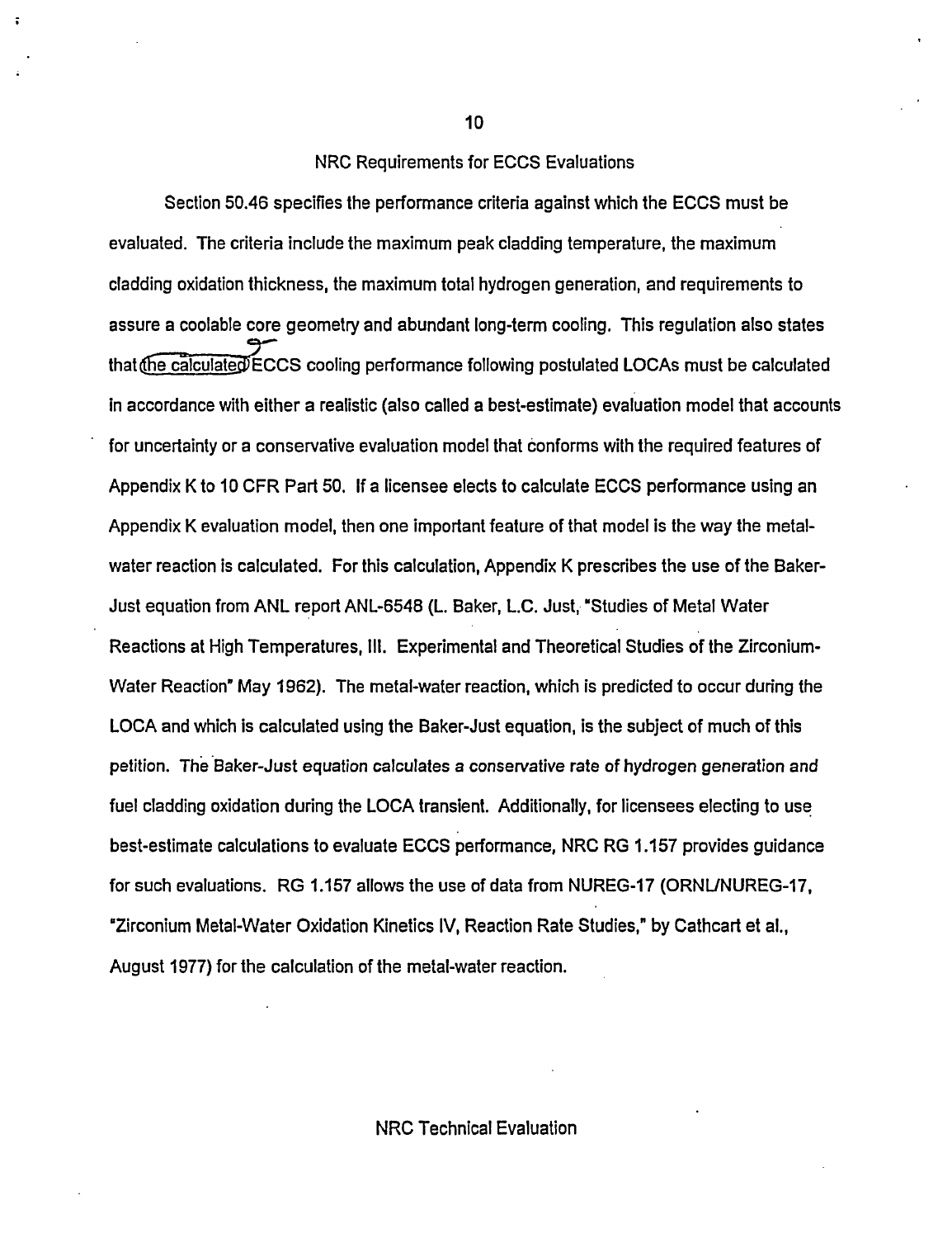staff to obtain new and better zirconium-water reaction data. The petitioner also expressed concerns about the need for additional data. The substantial work of Cathcart and Pawel was performed for the- NRC in response to the Commission's expectation.

The NRC compares the Baker-Just correlation to other correlations in a technical study (ADAMS accession ML041210109). The comparisons show the conservatism of the Baker-Just in the timperature sange important 150 class existing calculations for correlation to relevant data demonstrate the substantial conservatism of the Baker-Just correlation. The petitioner expresses concern about the low water temperature (no greater than 599 0F) in the Baker-Just experiments. This temperature corresponds to the saturation temperature at 1530 psia, which was the pressure for that particular experiment. While a few degrees of liquid superheat may be possible under LOCAIECCS conditions, the degree of nonequilibrium required for higher liquid or "bulk' temperatures postulated by the petitioner is not possible. Only directly-heated steam can achieve high temperatures, as has been observed in many ECCS tests (such as those reported in WCAP-7665).

The petitioner is also concerned about the large water volume compared to the zirconium sample size with respect to the quench capability of zirconium-clad fuel rods. As noted, these experiments were atypical in that respect, but barely used in the formulation of the Baker-Just correlation. Further, it should be noted that the Baker-Just report was not intended to be a heat transfer study, but rather an investigation of zirconium-water reaction kinetics at very high temperatures.

One interesting feature of the Baker-Just report is the heat and mass transfer analysis of an example case analyzed to examine the processes limiting the reaction rate. In this severe case, a 0.21 cm zirconium sphere at its melting point was dropped into water. Baker and Just were concerned that the reaction could be limited by gas phase diffusion of steam through a film of steam and hydrogen. This appears to be similar to the petitioner's concem. As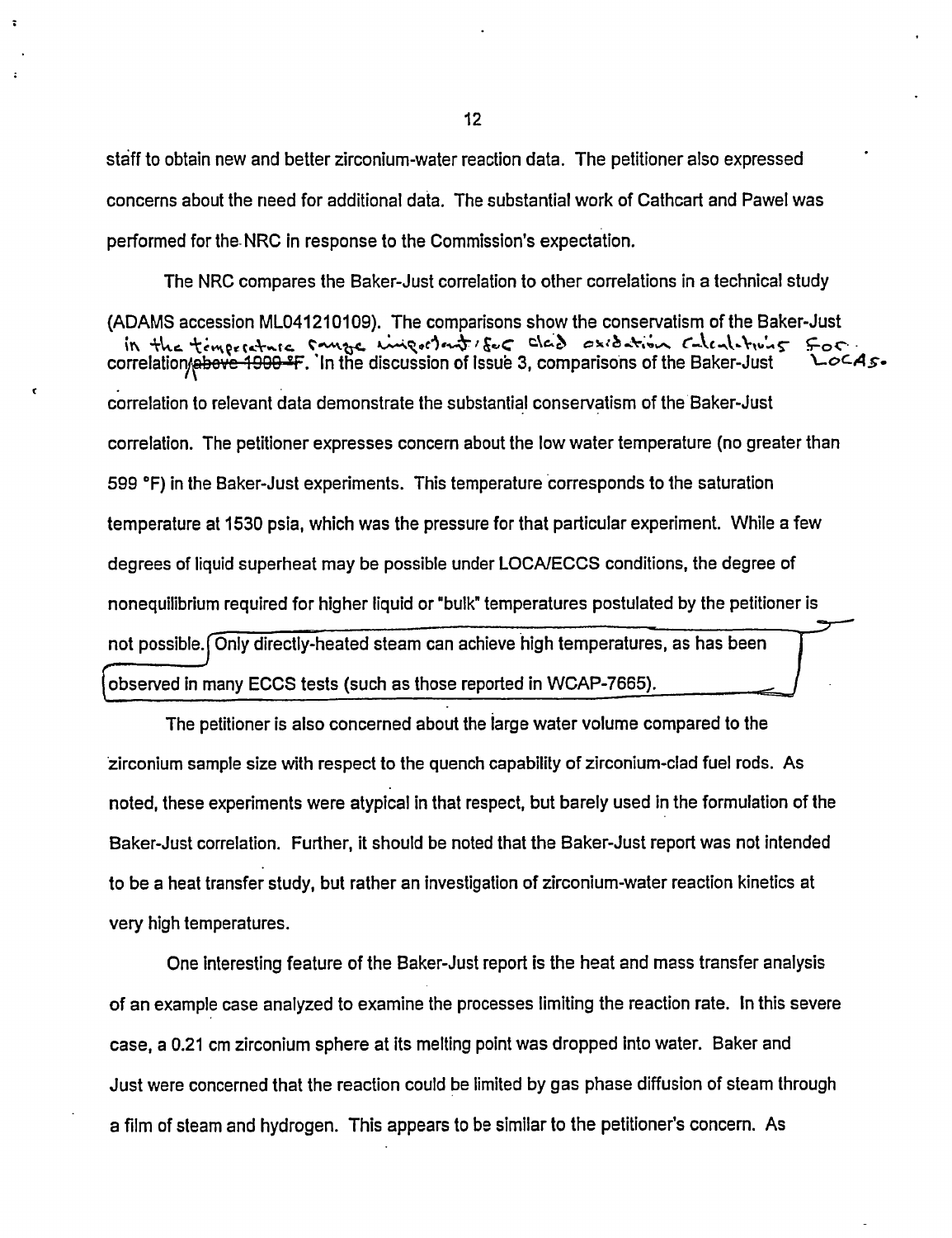explained in the Baker-Just report, water cannot stay in contact with the hot metal and a vapor film immediately forms around the sphere. Figure 15 in that report shows that vapor phase diffusion is the limiting steam transport process for less than 0.2 seconds, during which a slight film of oxide is forming on the surface of the sphere. After that, the parabolic rate equation, (e.g., the Baker-Just equation) becomes limiting. The figure also shows that the gas phase diffusion is far less temperature-sensitive than the parabolic rate law. Certainly at lower temperatures more typical of a LOCA, the parabolic law is even more limiting than gas phase diffusion as long as the reaction is not steam starved.

Comparison of the Baker-Just equation to numerous data sets has shown the equation to be conservative. A significant example of this conservatism is discussed under Issue  $\tilde{z}$ .

 $\chi$ 

In summary, the NRC found no technical basis in the petition or in NRC records for the assertion that the NRC requirement to use the Baker-Just equation, along with other requirements of Appendix K, is flawed and is a significant safety concern.

#### Issue 2: Amending Regulatory Guide 1.157

 $\mathbf{z}$ 

 $\ddot{ }$ 

The petitioner stated that RG 1.157, which allows use of the data and the Cathcart-Pawel equation presented in NUREG-17, results in flawed evaluations of ECCS performance. The NRC disagrees with the petitioner's assertions on this issue. In Section 3.2 of the petition, the petitioner states that the limited test conditions described in NUREG-17 preclude the use of the results for LOCA calculations. He further states that Zircaloy-4 specimens were not exposed to LOCA fluid conditions and that only steam was applied at very low velocities for the main test series. The petitioner states that there was no documented heat transfer from the Zircaloy surface to the slow-flowing steam and that as a result the conditions of the small-scale laboratory tests were not typical of the complex thermal-hydraulic conditions that prevail during a LOCA.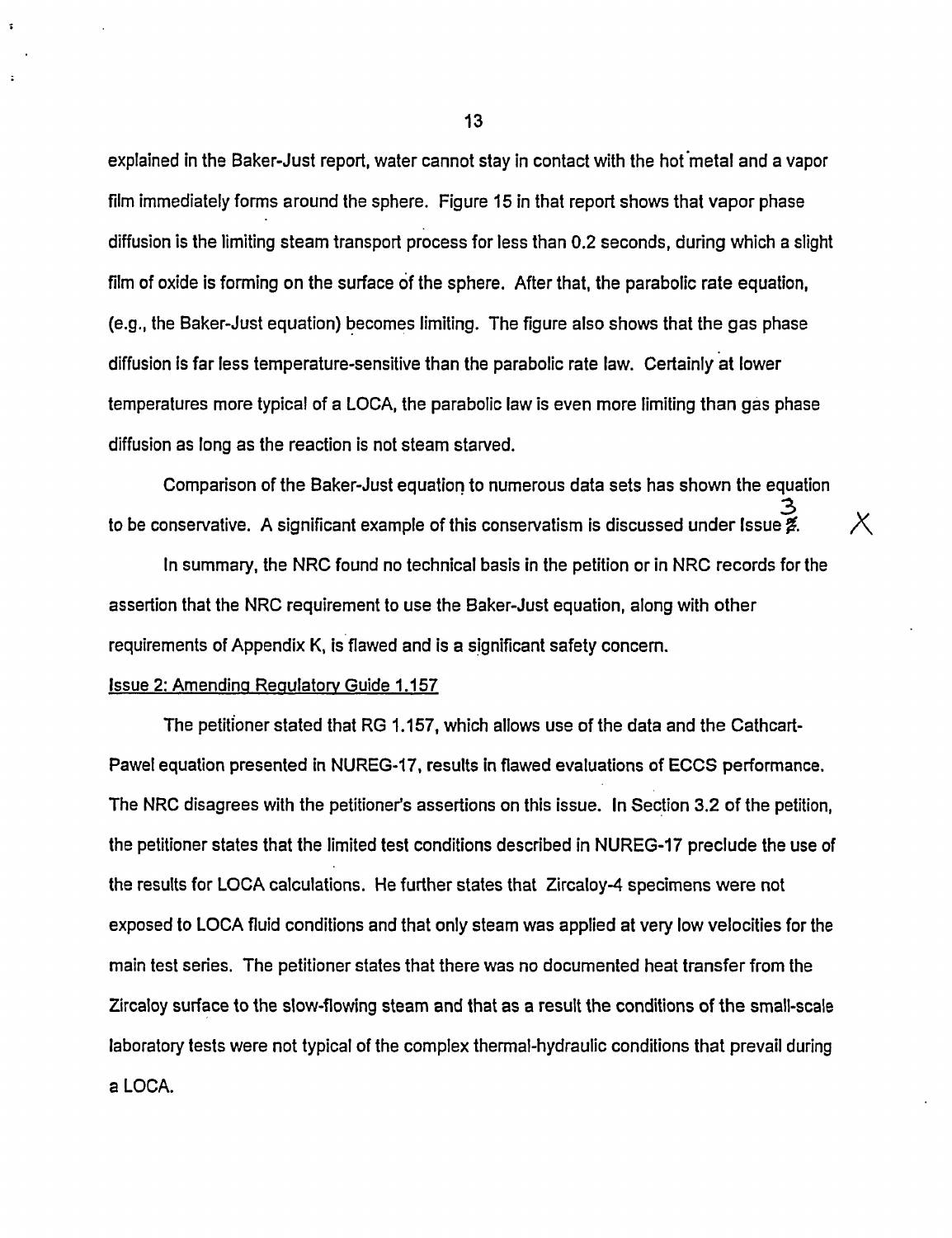aird the development of more As is the care criteria and moders. Concemporar

Work in this area did not end in 1977. The NRC, foreign partners, and the industry  $\ddot{\mathbf{e}}$ . **'A'io** a **'tx>** e. *.N* GwnWIAconductqE and evaluatiS experimental and analytical programs on fuel I dding behavior. The research includes the effects of fuel relocation, various types of zirconium-based cladding, high burnup, mixed oxides, ZrO<sub>2</sub> phase change hysteresis, and system pressure. ortant objective of this work is the confirmal inportant § 50.46 criteria and models. An important link to the current work is the extensive research reported by

16 enfinition de la france

Cathcart and Pawel. 1<br>MRC disagres with the Petitional's a sicition The petitioner is mistaken in assorting that the disclaimer in the introduction to NUREG-17 causes the technical work to be inapplicable to reactor regulation. The disclaimer protects the United States Government from potential litigation. It is not intended to discredit the technical validity of the work documented in NUREG-17. As such, the disclaimer is irrelevant to whether the NUREG-17 work is an adequate basis for reactor regulation. That is a question that should be decided solely on the technical merits of the work.

The NRC found no technical basis in the petition nor in NRC records to support the assertion that the Regulatory Guide 1.157 conditions for acceptance of the use of ORNUNUREG-17 information result in flawed evaluation of ECCS performance.

Issue 3: Need for Further Analysis of Appendix K Backug Data

In Section 3.4 of his petition, the petitioner quotes from the AEC decision on the ECCS rulemaking [See Rulemaking Hearing. Acceptance Criteria for Emergency Core Cooling Systems for Light-Water Cooled Nuclear Power Reactors. RM-50-1, CLI-73-39, 6AEC1085, at 1124]: "It is apparent, however, that more experiments with Zircaloy cladding are needed to overcome the impression left from run 9573." The petitioner claims that such experiments have not been performed and are necessary. The NRC disagrees.

Run 9573 refers to one of four Zircaloy clad FLECHT experiments performed in 1969 and reported in WCAP-7665. The "impression' referred to by the AEC Commissioners in 1973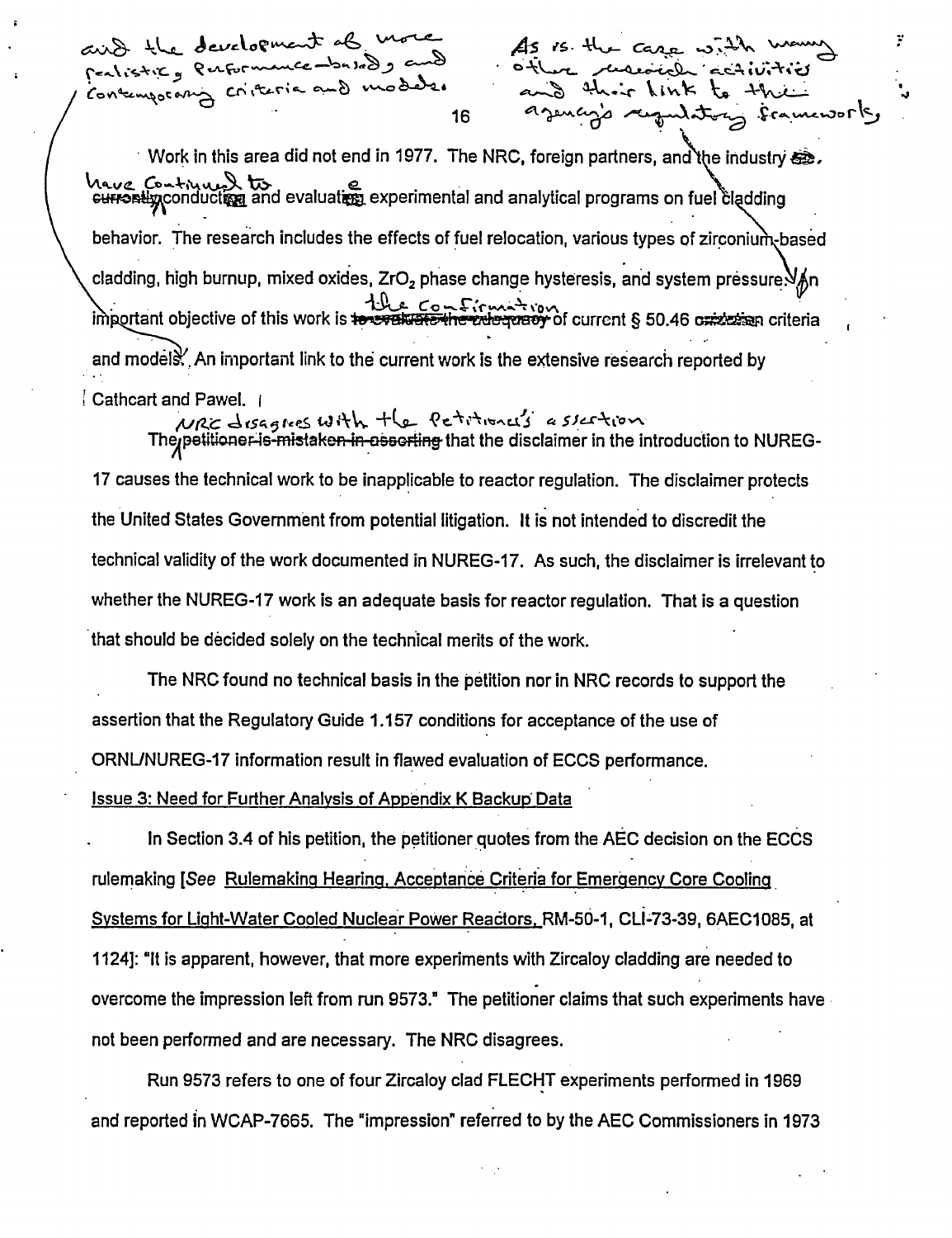RES technical study clearly demonstrates that the analysis in WCAP-7665 is correct and that the Baker-Just correlation is conservative even under the severe conditions of run 9573.

The petitioner asserts that a detailed thermal-hydraulic analysis of run 9573, including evaluation of the heating from Zircaloy-water reactions, was never performed. Contrary to that assertion, not only was an evaluation of the heating from Zircaloy-water reaction performed for run 9573, it was done for all four Zircaloy tests. Unfortunately, using the conservative Baker-Just correlation to estimate the zirconium-water heat release results is an overestimation of the derived heat transfer coefficients. Thirty-five years later, it would be difficult to replicate the DATAR code, substitute a better metal-water model, and re-derive the heat transfer coefficients. The difficulty would be in addition to the significant monetary expense of conducting high-temperature Zircaloy tests and would have marginal benefit in terms of increased understanding of large-break LOCA heat transfer and metal-water reaction kinetics. The current programs being conducted at Pennsylvania State University and Argonne National Laboratory are far more cost-effective.

W Pigh-temperature tests similar to run 9573 would require rod bundle powers well outside the range of operation of any current or proposed pressurized water reactors (PWRs). Also-no-realistic-transient experiments-or-analysee have-indicated-cladding temperatures at the beginning of reflööd anywhere mear-the 4970-8F-eehieved-in-run-9573--if run-9573-were repeated, the-results-would-probably-be-the-same. The-high-temperatures-and-high-power -would:quickly.catapult-the cladding into the severe metal-water-reaction-regime,-destroyling the and would graduce

The petitioner states that more experiments with Zircaloy cladding have not been conducted on the scale necessary to overcome the jmpression left from run 9573. The NRC disagrees. In fact additional Zircaloy tests have been performed. In the early 1980s, the NRC contracted with National Research Universal (NRU) at Chalk River, Ontario, Canada to run a .,

Therefore, the NRC does not being we that such tests are recessaly.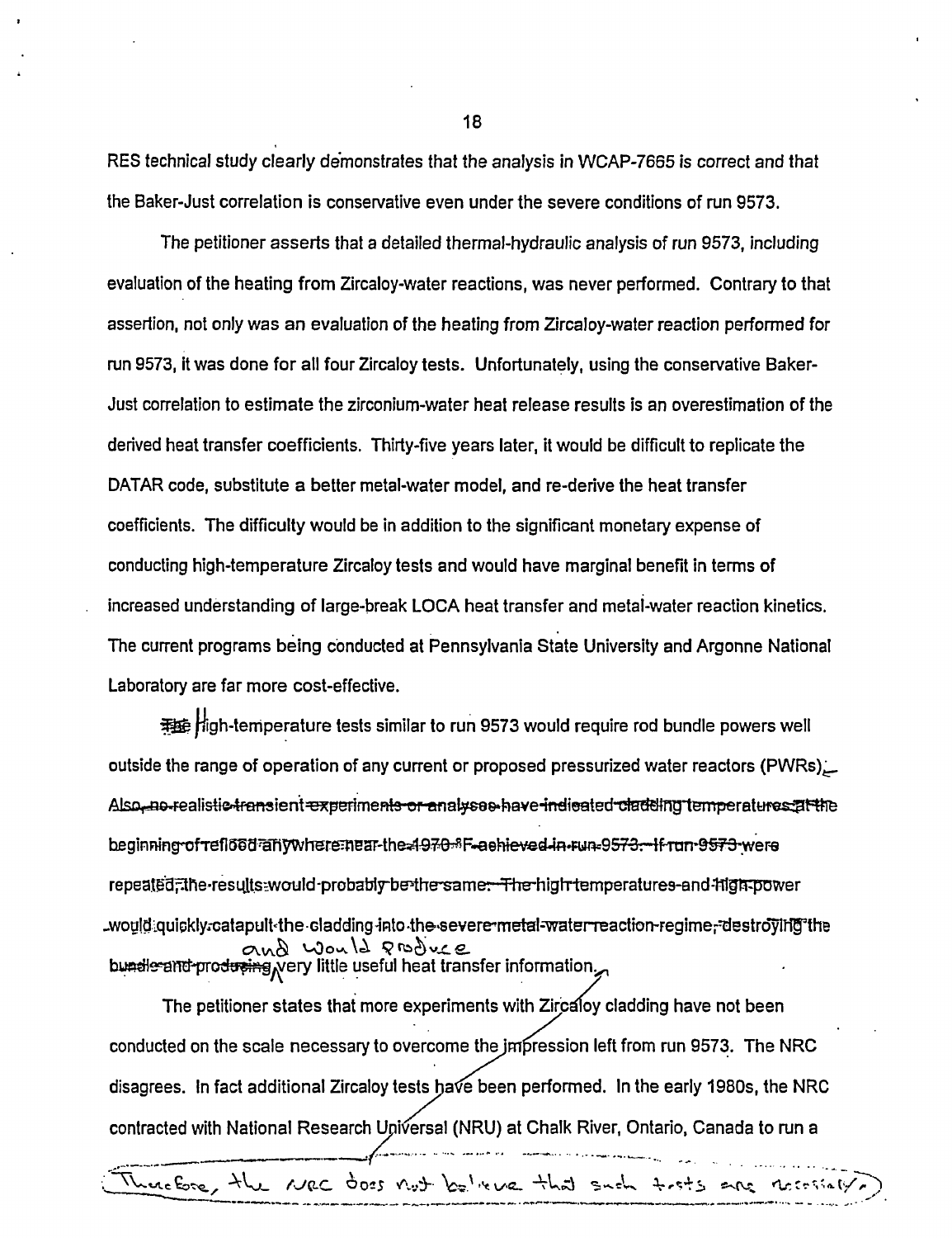published since the Baker-Just correlation was developed has clearly demonstrated the Sor the temperature range important to cle cride to

The parabolic/Arrhenius behavior of the Cathcart-Pawel isothermal experiments confirmed that there was adequate availability of steam. An NRC analysis confirms the ORNUANL assessment that the Cathcart-Pawel isothermal experiments were not steam starved by at least two orders of magnitude. Therefore, the experimental data is valid.

NRC has continued to study complex thermal hydraulic effects on ECCS heat transfer processes during LOCA accident conditions consistent with Commission direction. The NRC funded more than 50 Zircaloy-clad bundle reflood experiments at the NRU reactor,  $\sim$ is continuing the discussion of the state of the third of the third experimental and analytical programs on fuel cladding behavior (ongrethe-effects-of-fuel-relecation-other-zirconium=based-cladding, high-burnup-mixed-oxides. ZrO<sub>2</sub>-phase-change-hysteresis-and-system-pressure to evaluate the adequacy of current \$-50.46 cxidation-related-criteria-and models.

The petitioner did not take into account Westinghouse's metallurgical analyses performed on the cladding for all four FLECHT Zircaloy-clad experiments reported in WCAP-7665. The petitioner also ignored the Westinghouse application of the Baker-Just correlation to these experiments, which had the "complex thermal hydraulic phenomena" deemed important by the petitioner. This application of the correlation to the metallurgical data clearly demonstrates the conservatism of the Baker-Just correlation for 21 typical temperature transients. The NRC also applied the Baker-Just correlation to the FLECHT Zircaloy experiments with nearly identical results, confirming the WCAP-7665 results.

For the development of oxidation correlations, limited by oxygen diffusion Into the metal, well-characterized isothermal tests are more important than the complex thermal hydraulics suggested by the petitioner. The petitioner's suggested use of complex thermal-hydraulic conditions would be counter-productive in reaction kinetics tests because temperature control is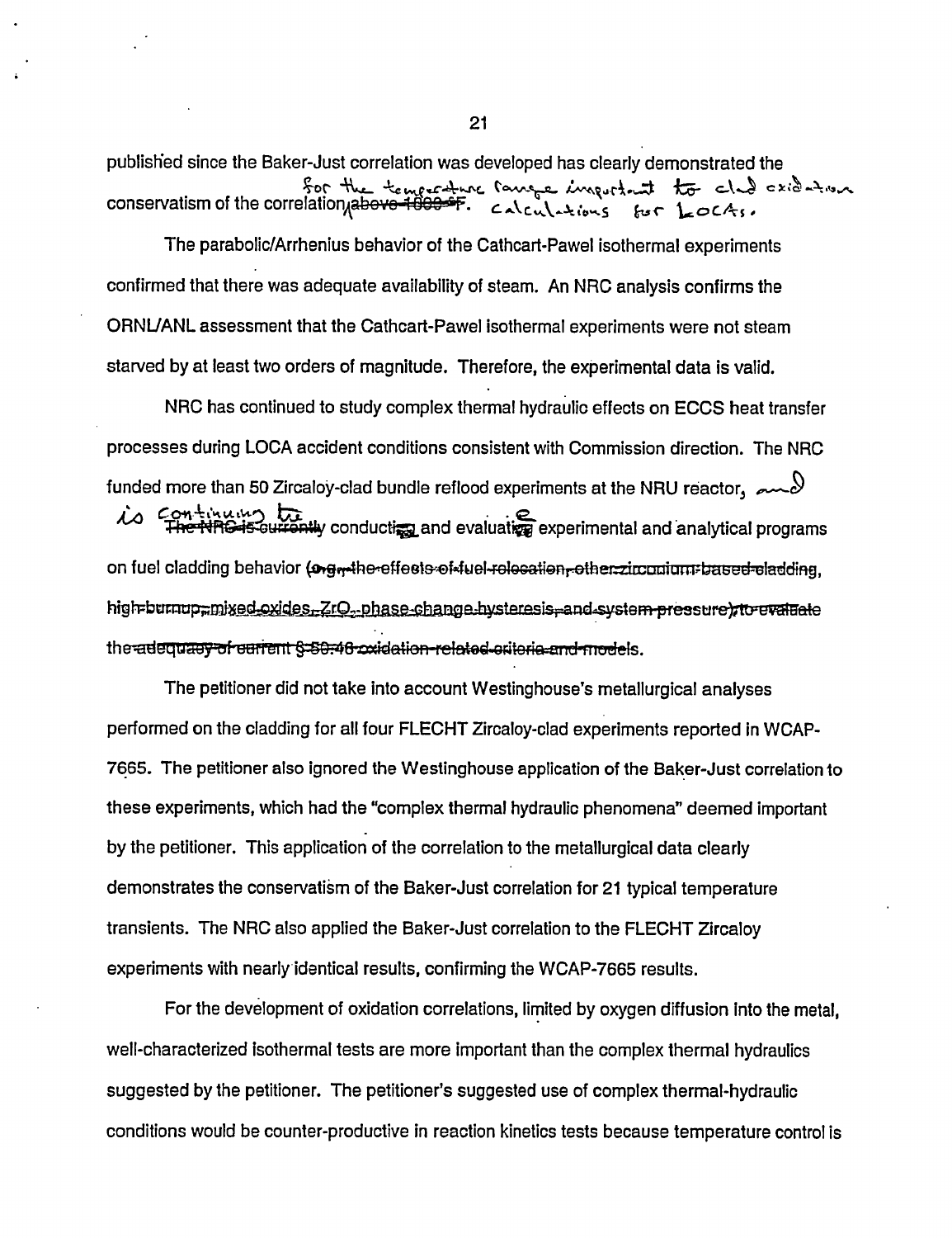required to develop a consistent set of data for correlation development. Isothermal tests allow this needed temperature control. It is more appropriate to apply the developed correlations to more prototypic transients (including complex thermal hydraulic conditions) to verify that the proposed phenomena embodied in the correlations are indeed limiting. This is what was done by Westinghouse in WCAP-7665, by Cathcart and Pawel in NUREG-17 and by the NRC in its technical safety analysis of PRM-50-76.

The NRC applied the Cathcart-Pawel oxygen uptake and  $ZrO<sub>2</sub>$  thickness equations to the four FLECHT Zircaloy experiments, confirming the best-estimate behavior of the Cathcart-Pawel equations for large-break LOCA reflood transients. The NRC applied the Cathcart-Pawel oxide thickness equation to 15 of their transient temperature experiments. The equation was conservative or best-estimate for 13 experiments and nonconservative for the remaining two. This result is consistent with the application of the Cathcart-Pawel equations, which are intended for use in best-estimate LOCA calculations in accordance with RG 1.157.

#### Petitioner's Public Comments

The petitioner submitted two public comment letters in which he again asserted that the Baker-Just and Cathcart-Pawel equations are grossly misapplied by the NRC. The first comment letter basically repeated the arguments in the petition. No new technical information was supplied. The second comment letter introduced the Issue of severe fouling, which was  $\Omega$  alleged Day the steps evaluation of that relies the subject of PRM-50-7 $\alpha$ . Other issues addressed in the second letter are related to the issues already discussed in this document, and therefore, no further response is necessary.

#### Reasons for Denial

For the reasons cited in this document, the Commission is denying the petition for rulemaking (PRM-50-76) submitted by Mr. Robert Leyse. The NRC believes that the requested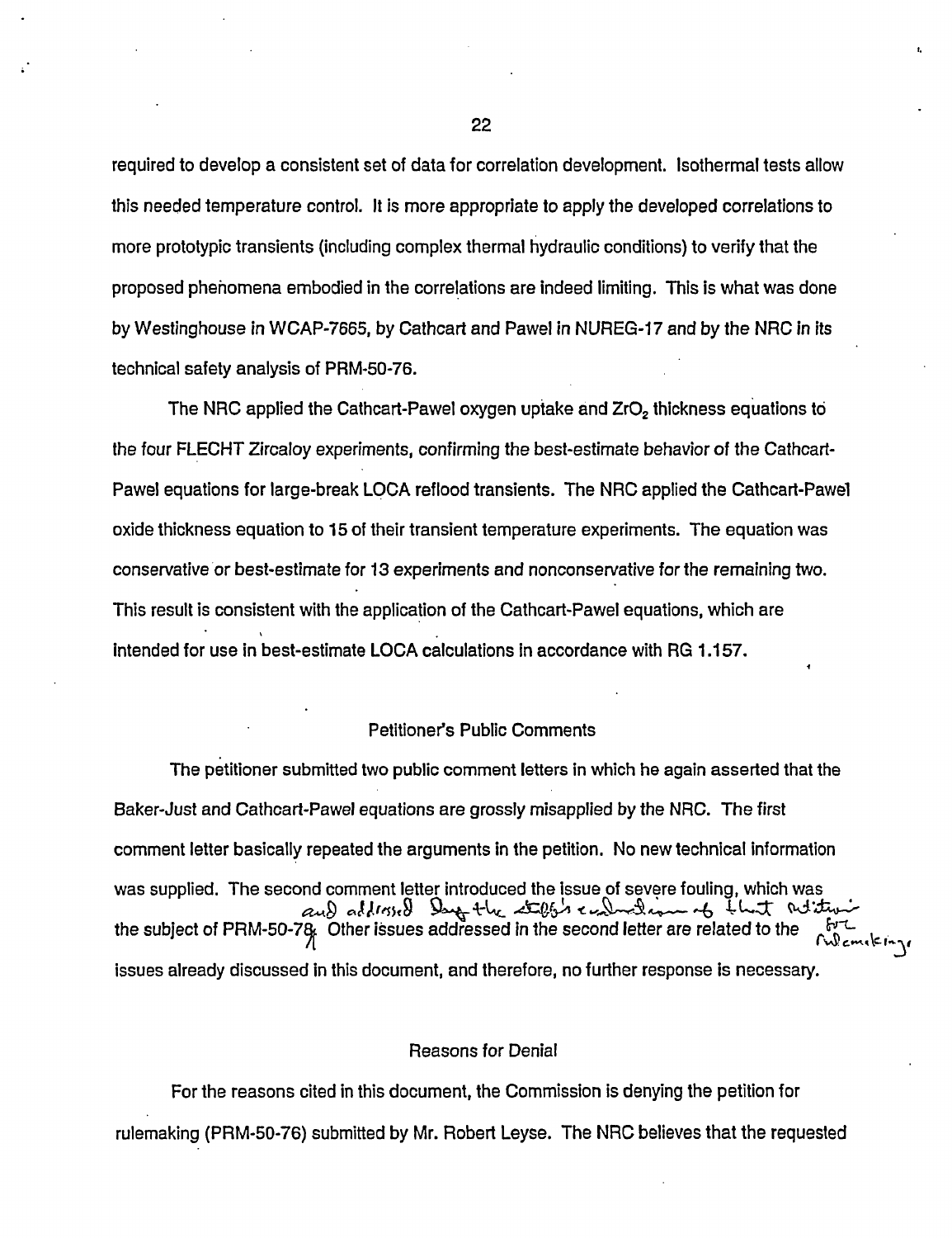## RESPONSE SHEET

- Annette Vietti-Cook, Secretary TO:
- COMMISSIONER MERRIFIELD FROM:
- SUBJECT: SECY-05-0113 DENIAL OF A PETITION FOR RULEMAKING TO REVISE APPENDIX K TO 10 CFR PART 50 AND ASSOCIATED GUIDANCE DOCUMENTS (PRM-50-76)

Approved x Disapproved Abstain

Not Participating

COMMENTS:

See attached comments.

SIGNATURE DATE /

Entered on "STARS" Yes  $\times$  No \_\_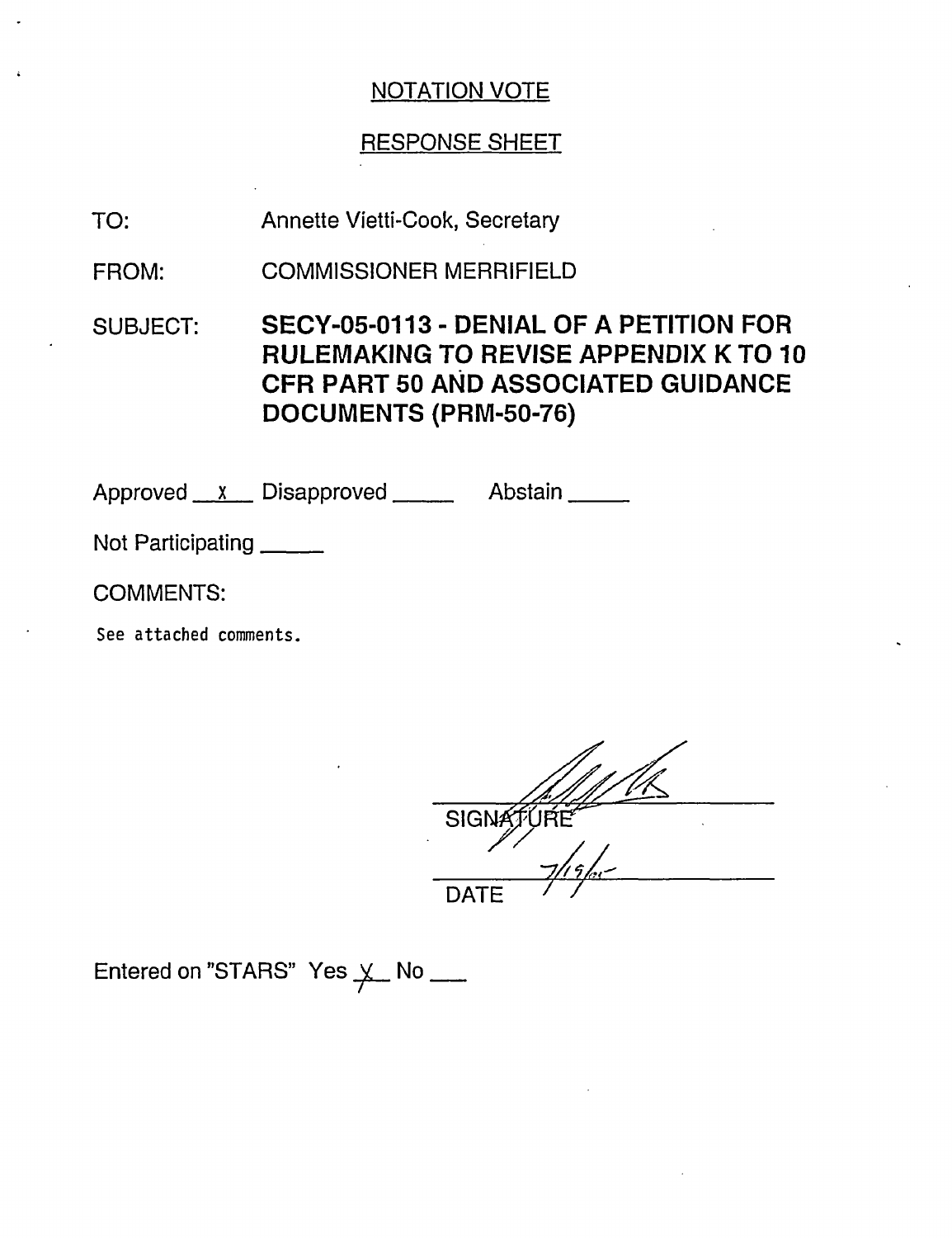#### Commissioner Merrifield's Comments on **SECY-05-0113**

I approve, with comment, the staff's denial of a petition for rulemaking to revise/amend 10 CFR Part 50, Appendix K, and the supporting guidance in NRC Regulatory Guide (RG) 1.157, "Best Estimate Calculations of Emergency Core Cooling System (ECCS) Performance."

During my review of the draft Federal Register Notice, I noted that the staff is relying on various data sets, tests, and experiments to support their assessments for denying the issues raised by the petitioner.

For example, the staff in their assessments of the petitioner's issues discussed data sets that have published since the Baker-Just correlation was developed and that those data sets have demonstrated the conservatism of the correlation for fuel cladding performance above 1,800°F. In addition, the staff discussed the NRC's funding of more than 50 Zircaloy-clad bundle re-flood tests that were conducted in the 1980s to evaluate the thermal-hydraulic and mechanical deformation behavior of a full-length rod bundle during the various phases of a large-break lossof-coolant accident. The staff also discussed its application of the Cathcart-Pawel oxide thickness equations to 4 FLECT Zircaloy experiments and 15 transient temperature experiments which confirmed the best-estimate behavior of the Cathcart-Pawel equations for large-break loss-of-coolant accidents.

In order to support the public's review of this Agency action, the staff should confirm that the various data sets, tests, and experiments it discussed in support of denial of the petitioner's request are published and that they are appropriately referenced in the Federal Register Notice. If the documentation of the referenced data sets, tests, and experiments are in ADAMS, the appropriate accession numbers should also be referenced in the Federal Register Notice.

*7/111'Ur*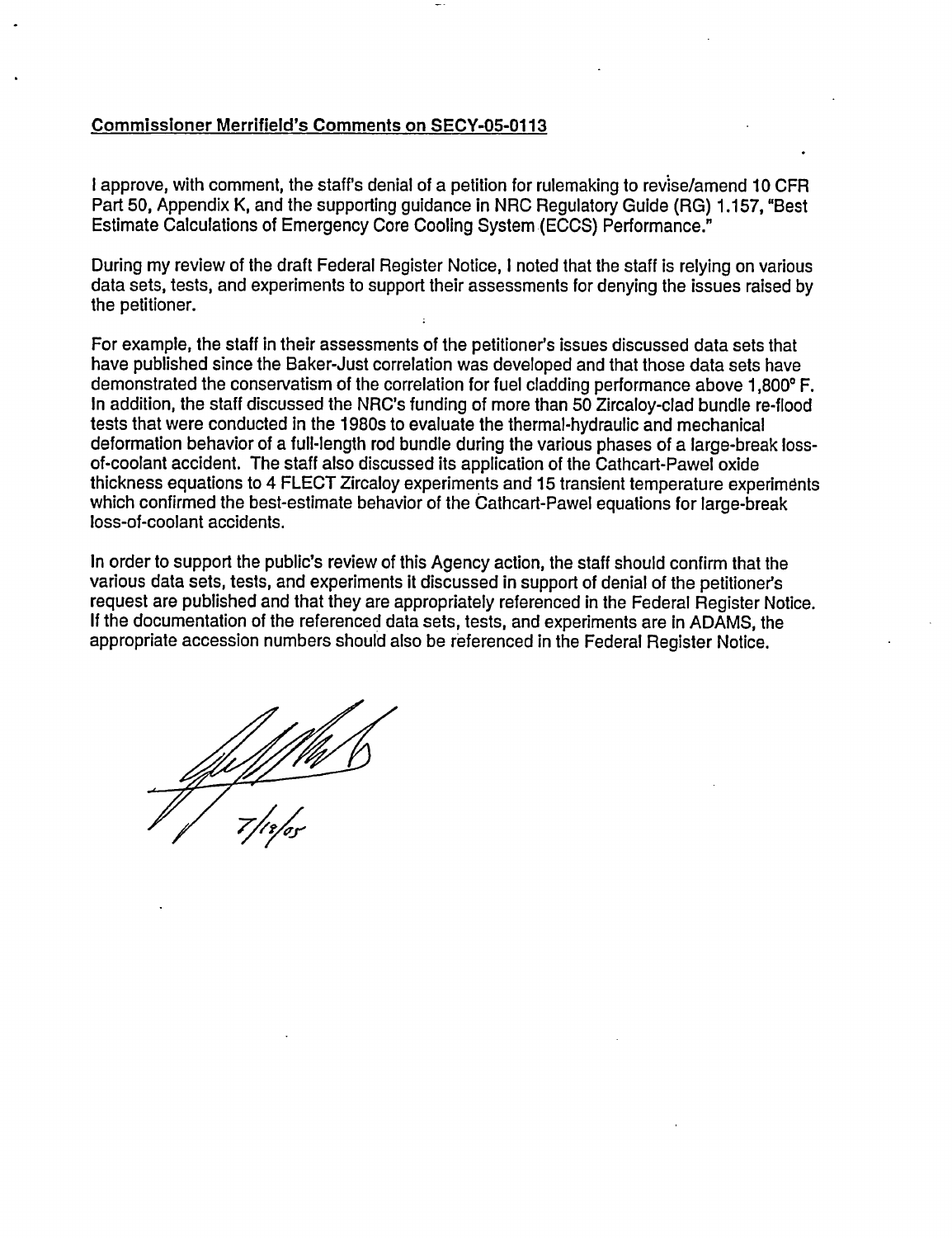## RESPONSE SHEET

Annette Vietti-Cook, Secretary TO:

COMMISSIONER JACZKO FROM:

SUBJECT: SECY-05-0113 - DENIAL OF A PETITION FOR RULEMAKING TO REVISE APPENDIX K TO 10 **CFR** PART 50 AND ASSOCIATED GUIDANCE DOCUMENTS (PRM-50-76)

Approved X Disapproved Abstain

Not Participating

COMMENTS: See attached comnents.

SIGNATURE  $\triangleleft$   $\vert$ DATE

Entered on "STARS" Yes  $\overline{\times}$  No \_\_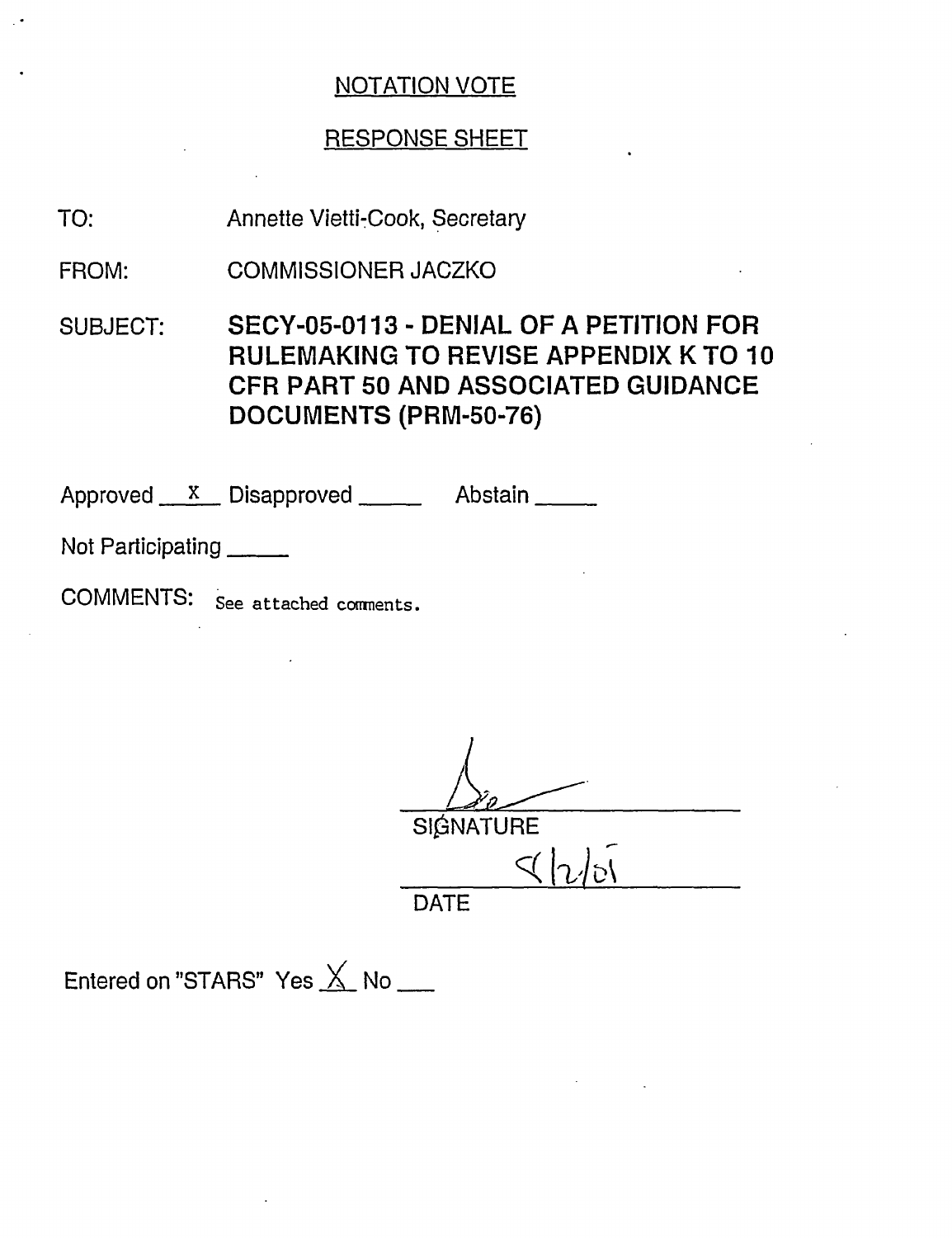## **Commissioner Jaczko's Comments on SECY-05-0113 Denial of a Petition for Rulemaking to Revise Appendix K to 10 CFR Part 50 and Associated Guidance Documents (PRM-50-76)**

I approve the staff's recommendation to deny the petition for rulemaking, PRM-50-76, in which the petitioner requested that the NRC amend 10 CFR Part 50, Appendix K, and supporting guidance to correct technical deficiencies in the calculation of the metal-water oxidation. The staff has provided reasonable basis to conclude that the 10 CFR 50.46 models provide sufficient conservatism of fuel performance during a loss-of-coolant-accident.

This is a complex subject matter and the staff has done a commendable job of communicating it. The staff should ensure that the Federal Register Notice adequately defines all the acronyms used. There are many which are defined in the Secy paper and not the Notice. As Commissioner Merrifield proposes, the staff should also ensure that the basis for the staff's assessment and conclusion is properly referenced and made publicly available to the extent possible.

 $\overline{\mathcal{C}}$ egóry B. Jaczko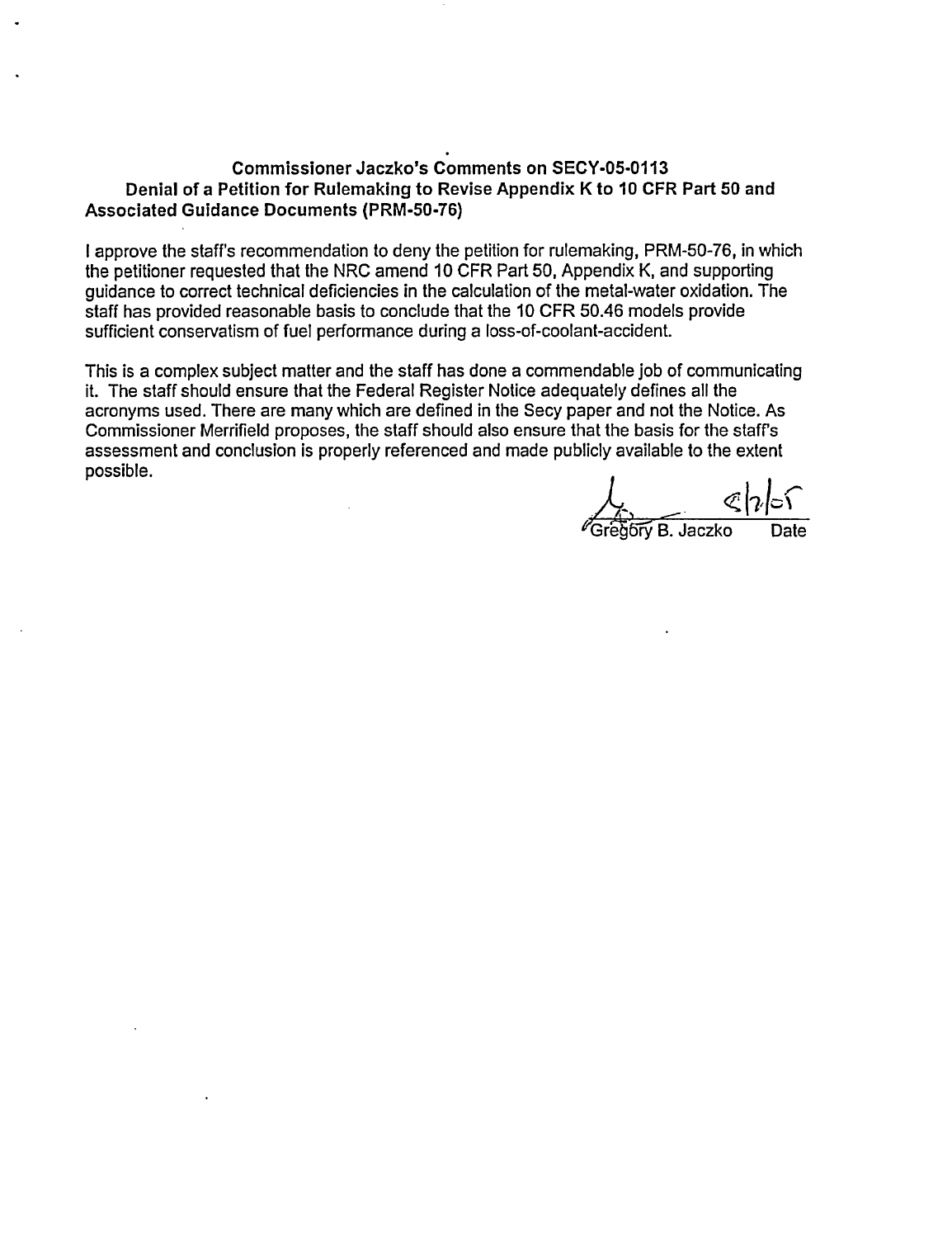## RESPONSE SHEET

Annette Vietti-Cook, Secretary TO:

COMMISSIONER LYONS FROM:

SUBJECT: SECY-05-0113 - DENIAL OF A PETITION FOR RULEMAKING TO REVISE APPENDIX K TO 10 CFR PART 50 AND ASSOCIATED GUIDANCE DOCUMENTS (PRM-50-76)

Approved <u>X</u> Disapproved \_\_\_\_\_\_ Abstain

Not Participating \_\_\_\_\_

COMMENTS:

 $\ddot{\phantom{0}}$ 

with attached comments

SIGNATURE

 $22/0.5$ **DATE** 

Entered on "STARS" Yes  $\overline{X}$  No \_\_\_